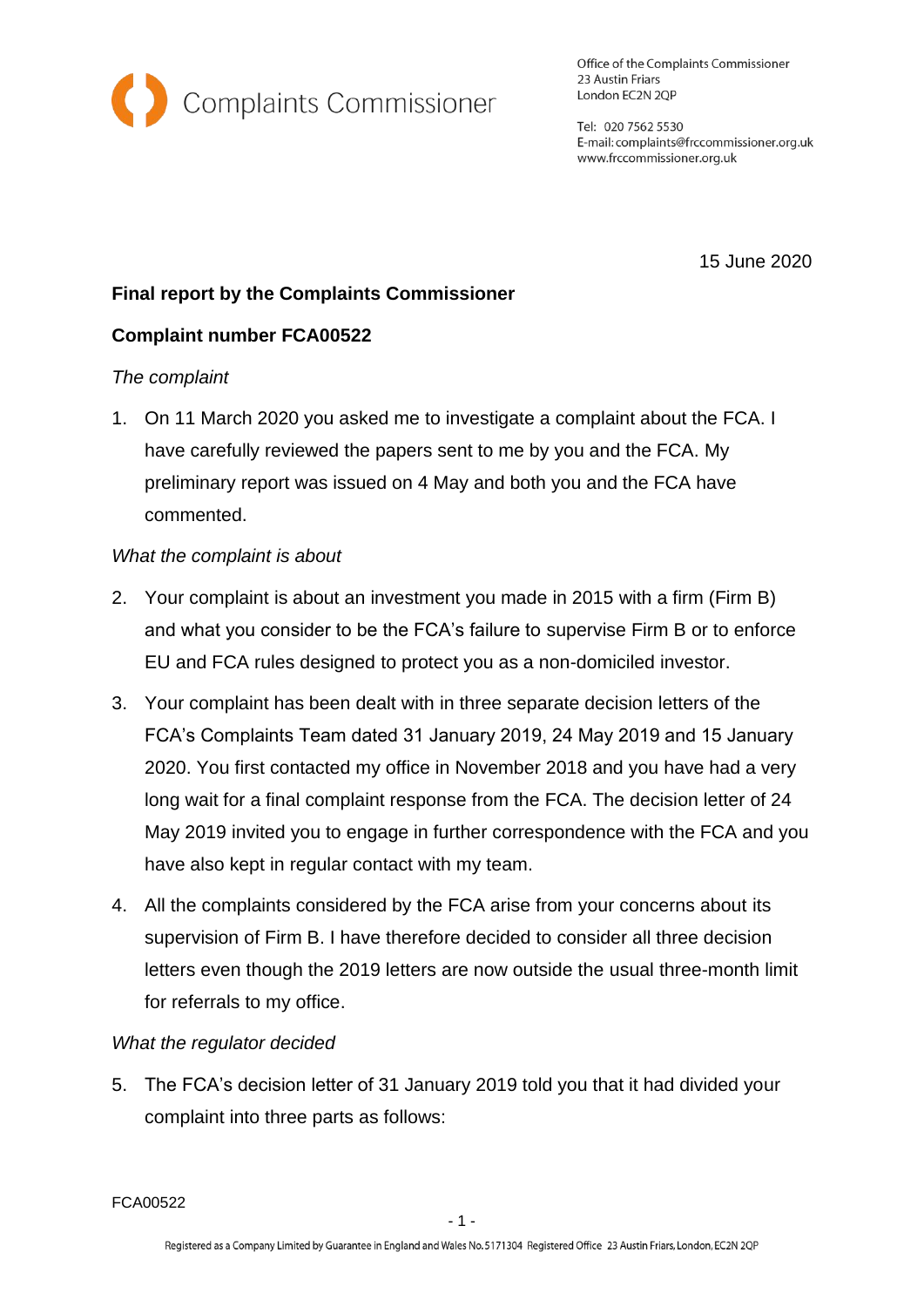*Part One - You believe that the firm was not transparent about the costs and fees of the investment services that were provided to you. You believe this has led to you paying more than you could have paid a different firm.* 

The Complaints Team decided that it could not investigate this part of your complaint because individual complaints about a firm are handled by the Financial Ombudsman Service (FOS) and not the FCA.

*Part Two - You have provided information about the above situation to the FCA's Customer Contact Centre (CCC). You are unhappy that the FCA is unable to give you feedback related to this.* 

The Complaints Team excluded this part of your complaint for two reasons:

- i. because Section 348 (s.348) of the Financial Services & Markets Act (FSMA) classes some information the FCA holds about firms as confidential and places restrictions on how that information is dealt with.
- ii. because Paragraph 3.5 of the Scheme states that complaints which amount to a dissatisfaction with the FCA's general policies or with the exercise of, or failure to exercise, discretion where no unreasonable, unprofessional or other misconduct is alleged cannot be investigated.

The investigator told you that paragraph 3.5 applied to this aspect of your complaint because any information that is not restricted by s.348 of FSMA may be restricted due to the FCA's policy on sharing information about regulated firms and individuals. In view of this, the FCA does not generally provide feedback on action taken in response to information received.

*Part Three - You are unhappy with the FCA's supervision of the firm. You believe the FCA has not monitored the firm to ensure it adheres to the rules that govern it. Specifically, you have alleged that the firm has not adhered to Competition and European legislation and made reference to Article 19 of Directive 2004/39/EC (MiFID I).*

This part of your complaint was investigated by the FCA's Complaints Team.

6. The FCA's decision letter of 24 May 2019 upheld Part Three of your complaint on the basis that the information you provided to the CCC (now the Supervision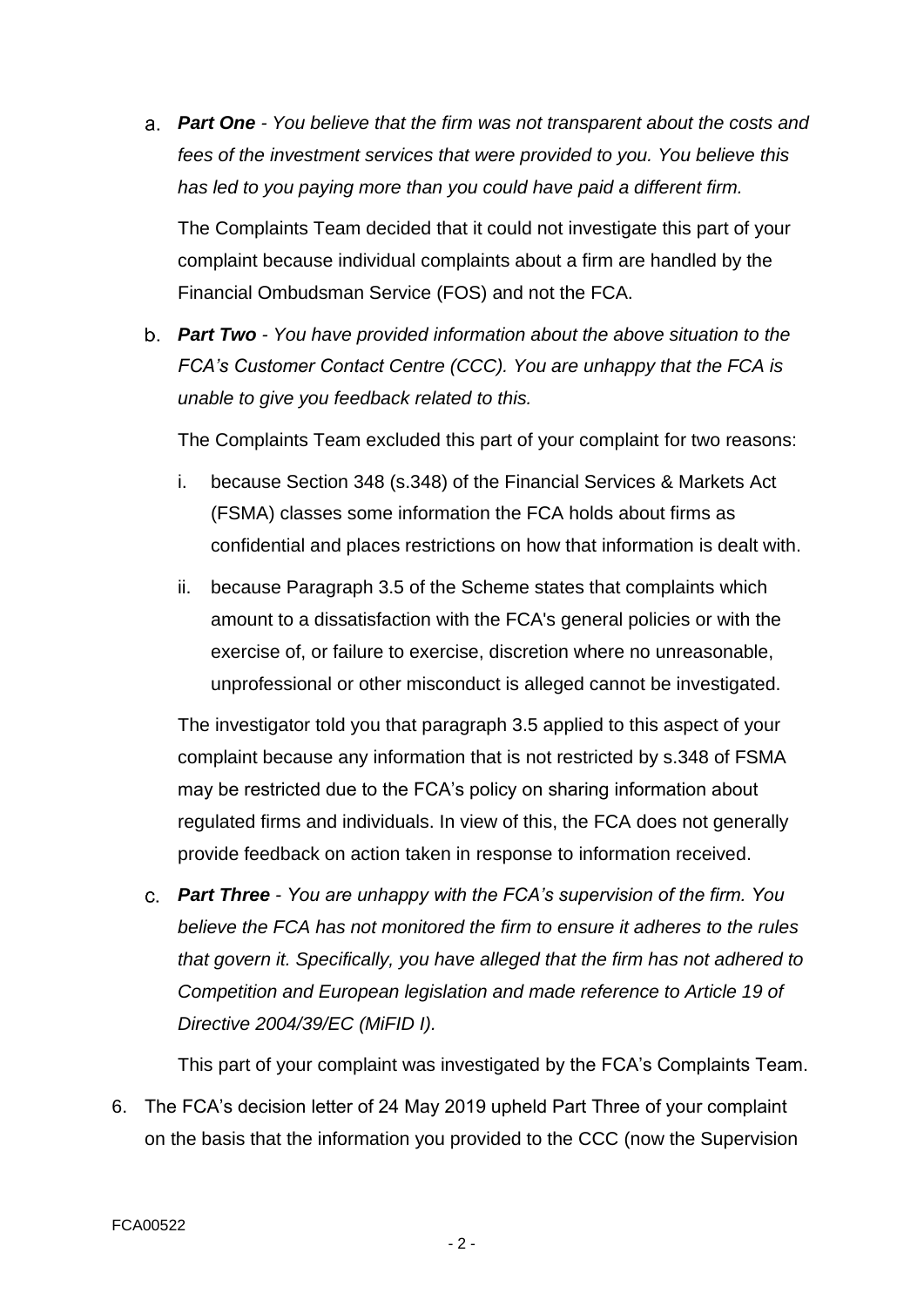Hub) was not handled correctly, and they should have requested further information from you.

- a. In response to this decision letter, you were asked to supply that information for the relevant FCA supervisory team to decide whether further action was necessary, although it was explained to you again that the FCA does not generally provide feedback on action taken in response to such information.
- The investigator also noted that on one occasion you were told wrongly that the FCA had no rules applicable to your situation in 2015. Later, a different CCC Associate correctly informed you COBS 6.1.9R would have applied.
- A recommendation was made that *all CCC Associates are reminded that they should be more inquisitive when information about firms is provided to them. If more information is needed to decide how to classify information this should be requested*.
- You were also offered a payment of £75 for delay in handling your complaint.
- 7. Following the decision letter of 24 May 2019, you continued in correspondence with the Complaints Team to provide the further information requested and you also had further correspondence with the Supervision Hub. In September 2019, a new complaint was opened by the Complaints Team.
- 8. The FCA's decision letter of 15 January 2020 divided this complaint into two parts as follows:
	- *Part One - You are unhappy that the FCA did not give you any guidance and that the FCA has been unhelpful. You have said that you haven't received an answer to your questions about the rules which applied in 2015 regarding discretionary portfolio management and what information you should have been given by [Firm B] in relation to the fees you'd be charged.*

The Complaints Team did not uphold this part of your complaint because it said that your concerns had already been investigated and dealt with in the decision letter of 24 May 2019, and would not be looked at again. Further information was provided to you about EU and FCA rules applicable in 2015, when you invested, and from January 2018 when MiFID II was introduced.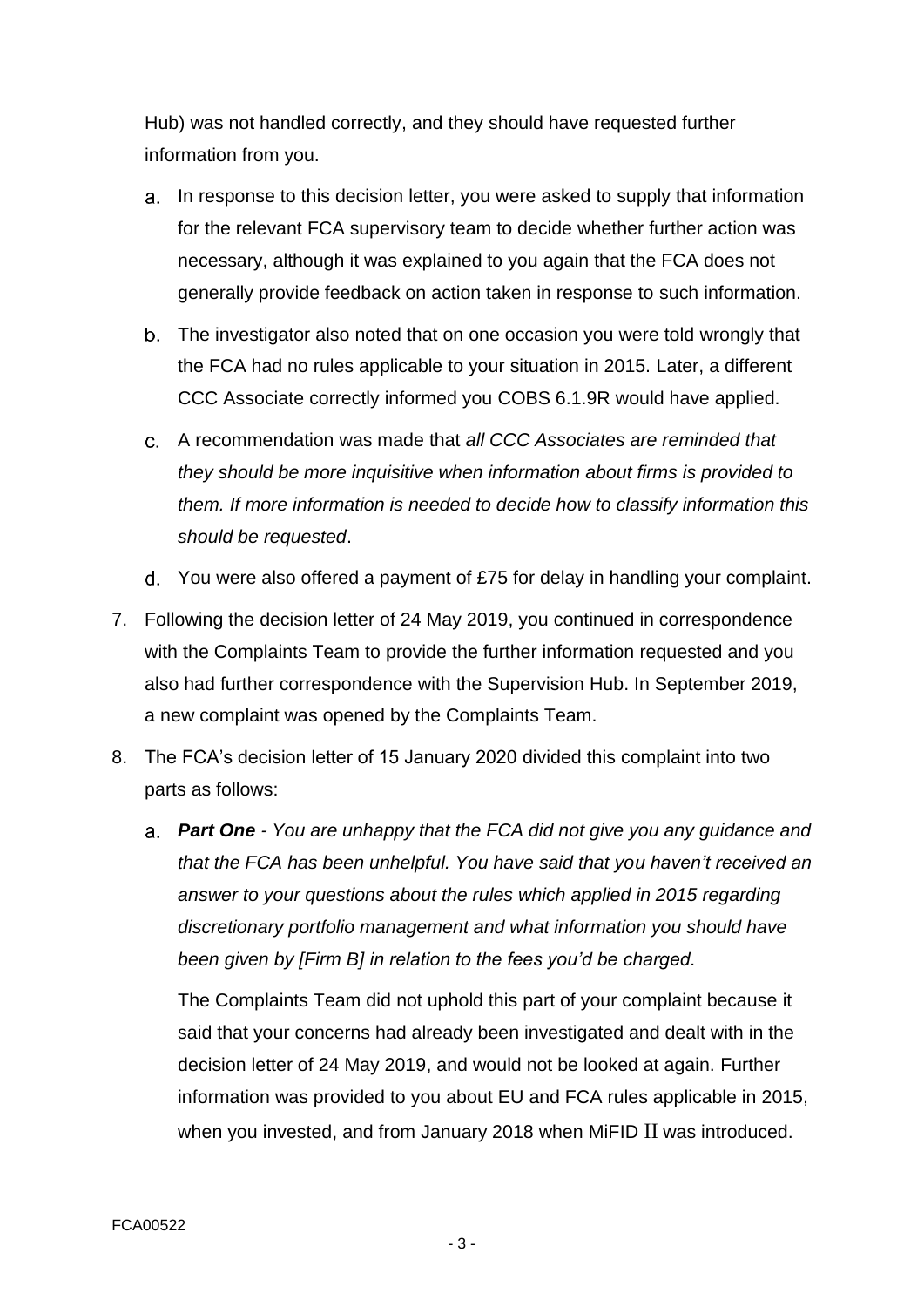*Part Two - You are unhappy because you say that you feel the FCA is discriminating against you because you are French.*

In relation to this part of your complaint, the new Complaints Team investigator provided an explanation of an apparent misunderstanding that had arisen during the first investigator's consideration of your complaint. The decision letter went on to say that: *I would like to explain that being French (or more broadly, a person's nationality) is not a protected characteristic under the Equality Act 2010 and it follows that you cannot be discriminated against on this basis. Instead, I have considered whether you were treated fairly by the FCA on the basis that you are French. To do this, I reviewed all the contact you have had with the FCA within our internal systems, looking through all the correspondence on individual queries and complaints you have had with us. I have found that, the guidance given within your queries and complaints with the FCA was reasonable and there was no evidence you were treated unfairly by the FCA.*

*Why you are unhappy with the regulator's decision*

9. You have told me that you are dissatisfied with the complaint outcome because you do not consider the FCA has provided an answer or followed its consumer protection objective. You do not know if this is because you are French but you have personally lost a lot of money in costs and fees that were not highlighted to you by Firm B from the start. You also consider that many European citizens have been affected by this and other investment recommendations and their rights have not been protected by the FCA.

## *Preliminary points*

10. You approached the FCA's Supervision Hub (then CCC) in the autumn of 2018 after having been in correspondence with the Financial Services Directorate of the European Commission, which suggested you contact *the competent national supervisory authority in order to assess whether in your particular case the legal requirements applicable under MiFID I were breached*. You were advised that for the UK the competent national supervisory authority is the FCA. By the time you contacted my office in November 2018, that is before you were referred to the FCA's Complaints Team, you were aware that you should also approach the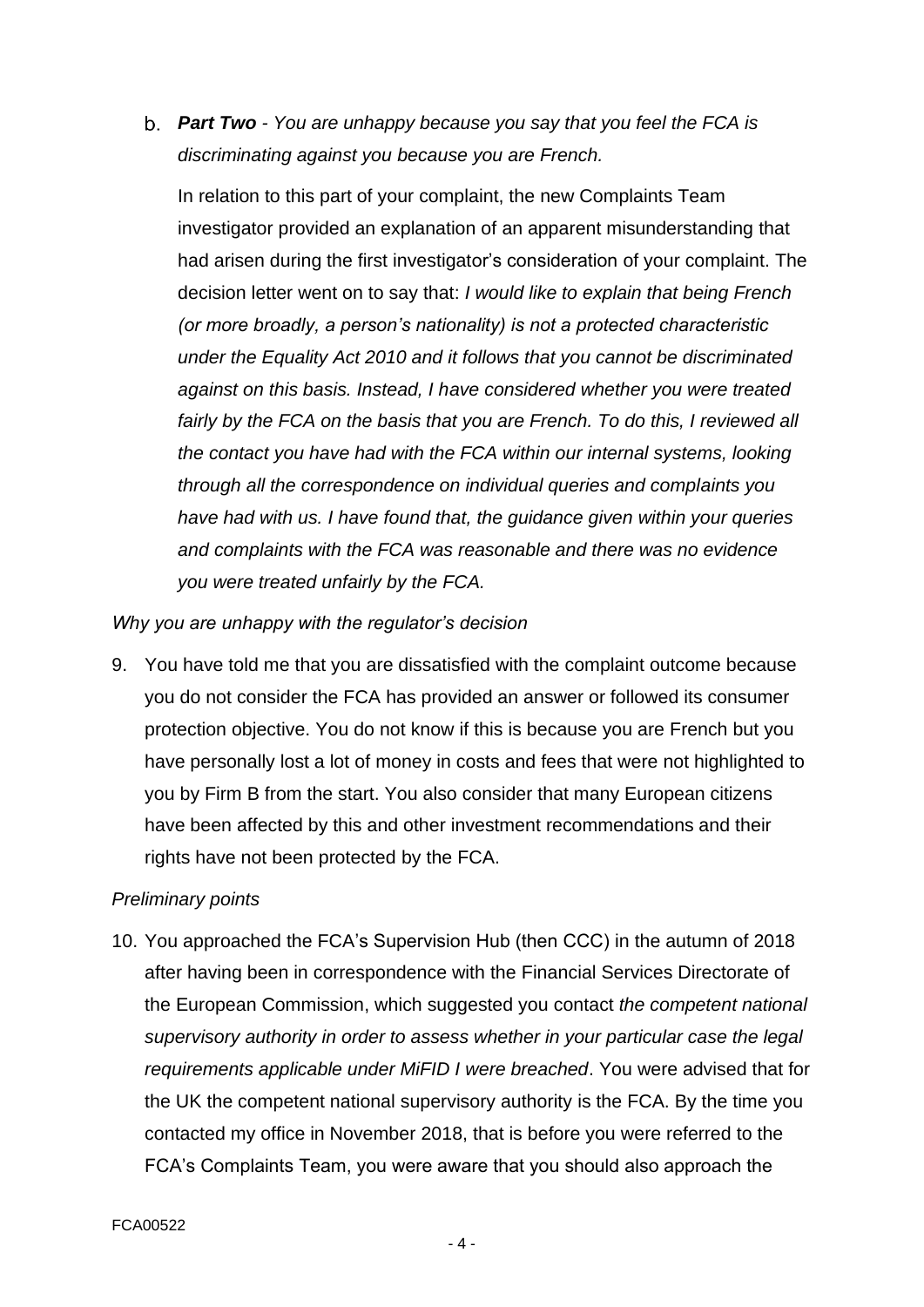FOS about your individual complaint about Firm B, and you had submitted a complaint there.

- 11. A complicating factor in your case is that Firm B operates in both the UK and the separate jurisdiction of Jersey. My understanding from what you have told me is that the FOS referred your complaint to the Jersey Ombudsman who agreed to look at it but that Firm B then said the FOS had already considered the matter. As a result you have not been able to pursue your complaint about Firm B. Unfortunately, this is not something I can help you with as I do not have any jurisdiction over the FOS or the Jersey Ombudsman. I can only suggest that you approach them again, explain your situation and ask that your complaint is reconsidered. You may show them this letter if you think that would be helpful.
- 12. Finally, I should explain that I cannot direct the FCA in its supervision of firms. I recognise that you would like me to oversee the FCA's supervision of the firm in question, but this is not something which I can do.
- *My analysis*

*Your first complaint – decision letters 31 January and 24 May 2019*

- 13. Your complaint about the FCA made via my office in November 2018 was about the FCA's alleged inaction in implementing and enforcing EU directives MiFID I and II. It followed your unsatisfactory conversations with the Supervision Hub, during which you had been given some inaccurate information.
- 14. The complaint should have been a very simple one for the FCA to handle, but it took six months for the FCA to send you a decision.
- 15. The FCA's Complaints Team was correct to tell you that it could not look at your individual complaint about Firm B, although it was clear from your complaint that you had already approached the FOS. Your complaint was clearly about the FCA's supervision of Firm B and what you considered *the FCA's* failure to enforce its own rules and guidance.
- 16. The FCA was also correct to say that complaints about the FCA's general policies are excluded: however, this was not really the substance of your complaint.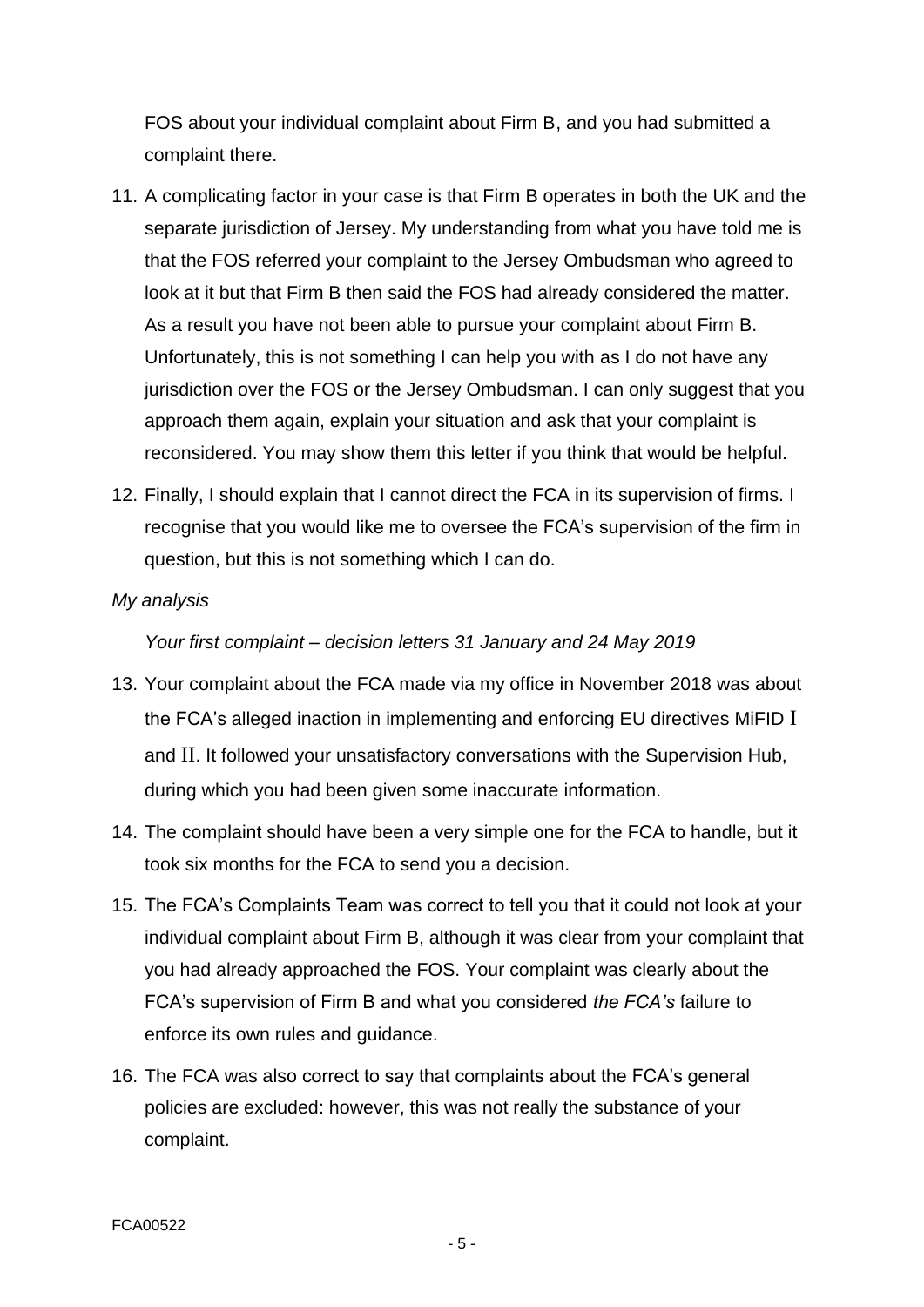- 17. Part Three of your complaint was investigated and upheld. My consideration of the FCA's files shows that the investigator considered the supervisory issues carefully and asked FCA teams appropriate questions. The recommendations she made for improvement were appropriate. You were correctly offered an *ex gratia* payment for delay, which was partly caused by confusion about who internally was responsible for supervision of this aspect of Firm B's work. Of itself that concerns me because it means there were no clear lines for the Supervision Hub to pass your information to, even if they had decided to do so, as they ought to have done.
- 18. Once the appropriate FCA supervisory team was identified, they informed the Complaints Team that they would need further information from you to assist their supervision of Firm B and to consider whether any regulatory action was required. The FCA requested this from you in its decision letter of 24 May 2019. However, the files show that the Complaints Team investigator was aware of this request several weeks before this letter was issued. It is not clear to me why you were not asked to send in this information sooner. It also appears that at least some of the information you were asked to send had already been supplied by you. It is therefore understandable that your response to the decision letter was that you found it 'unbelievable' that you had waited six months to be asked to send in your information again.
- 19. Although the decision letter repeated the FCA's policy that feedback will generally not be provided, in my opinion it would have been more helpful if you had been asked to supply the information ahead of the decision letter, which could then have thanked you for it. In my view this has created confusion in your mind about what was going to happen to that information, and raised an expectation that you would receive a further response from the Complaints Team. The correspondence you had with the Complaints Team between May and September 2019 supports this view, although the FCA's intention was good. This in part led to your second complaint.

#### *Your second complaint – decision letter 15 January 2020*

20. You continued to correspond with the Complaints Team between May and September 2019 and during this time you were also asked to re-engage with the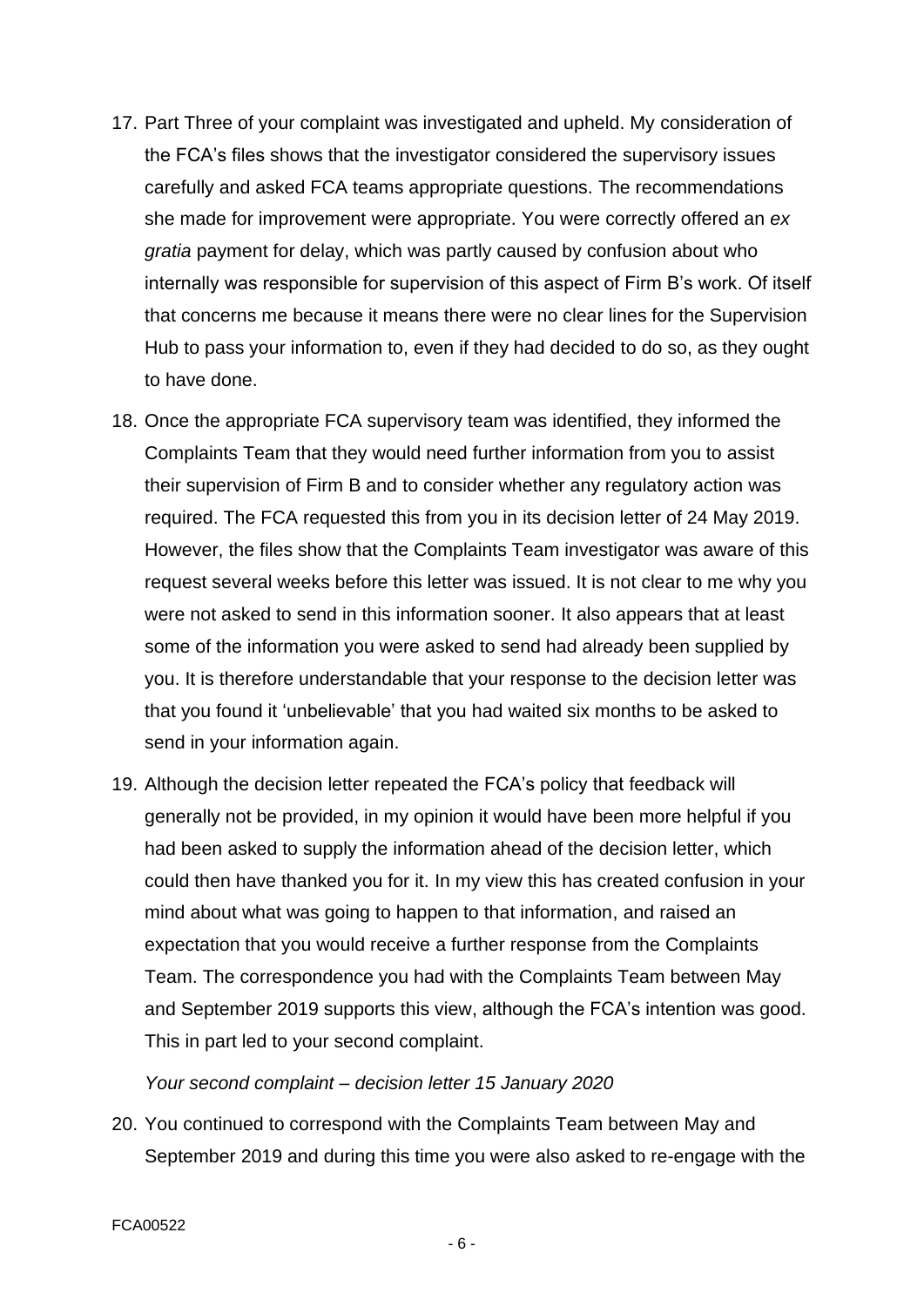Supervision Hub. You said that your complaint concerns remained unresolved and you asked if your treatment was because you are French. A new complaint was created, and on 3 September you were told that a summary would be sent to you within four weeks. However, this did not happen, although an update was provided to you on 2 October when you were told that a further complaint you had submitted on 15 September would also be included. On 2 December a Senior Investigator asked the complaints investigator if the summary had been sent. The decision letter of 15 January 2020 did not provide you with any explanation why the Complaints Team did not summarise as promised.

21. As noted above (paragraph 8) the Complaints Team divided your second complaint into two parts as set out in its decision letter of 15 January 2020.

#### *Part One*

- 22. Regarding Part One, the FCA said that you had already had a response to your concerns and Part Three of your first complaint had been upheld. Further information was provided about the applicable rules and guidance. From the correspondence, it appears that you wanted the FCA to confirm whether Firm B has breached its rules and guidance to assist you in making your complaint about the firm. However, that is not the role of the FCA and would be a matter for the Ombudsman (see also paragraphs 10 to 12).
- 23. In my preliminary report, I asked the FCA to provide me with an update on its supervision of Firm B in relation to the matters you have raised. I explained that I may not be able to share this information with you to the extent that it is confidential.
- 24. The FCA has told me that:
	- a. It does not believe that you have sent it some of the information it requested relating to the discretionary service you signed up to, including the requested annual statement information (pre and post MiFID II), and documentation that showed the details of the contract for service that you signed (post-sale information). It cannot fully assess Firm B's compliance with MiFID I as it cannot be certain which rules applied at the time as they are service specific.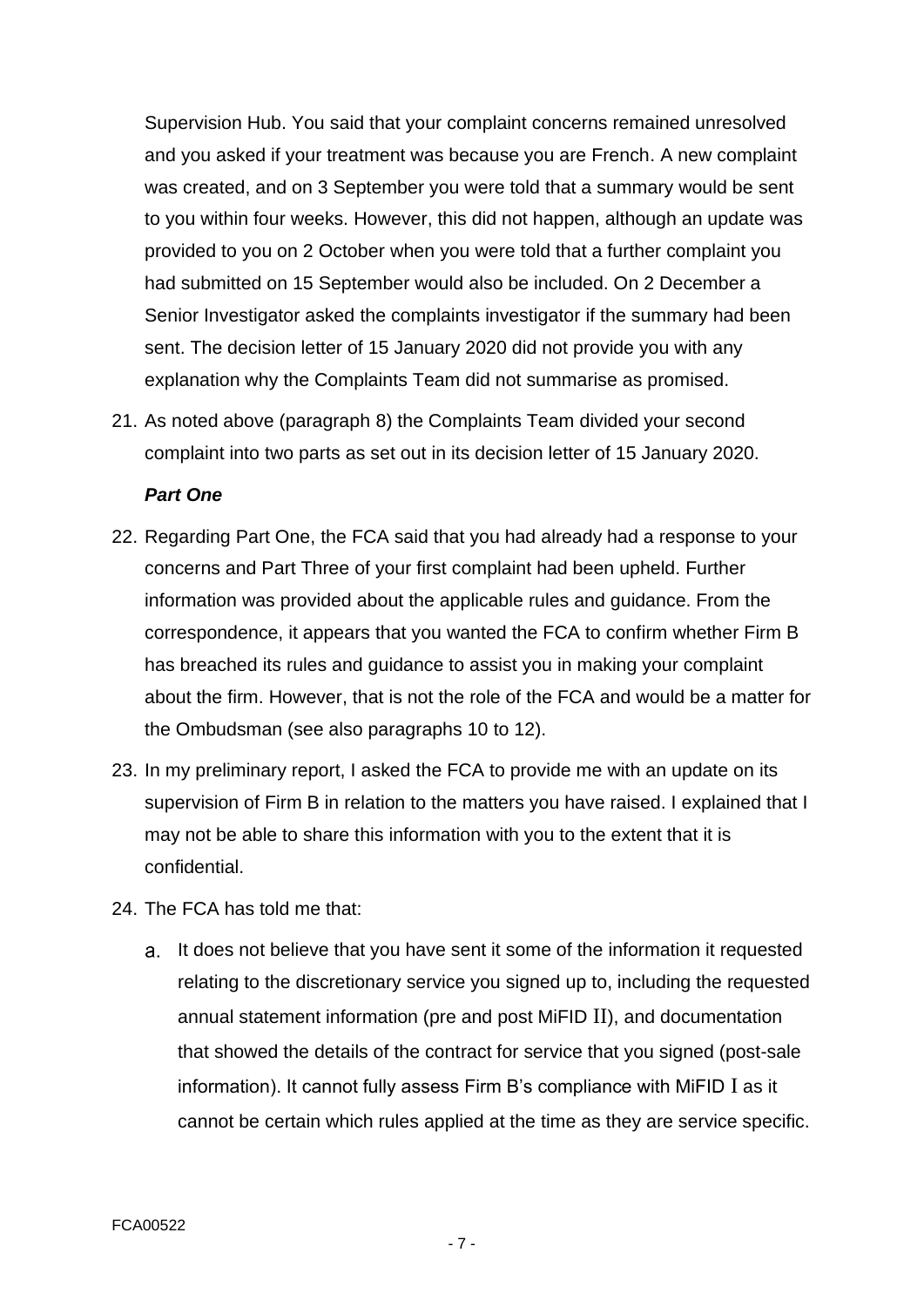- Without the requested post-sale information, the FCA is unable to make a judgement on the compliance with the disclosure requirements of MiFID I.
- To help the FCA to understand which service you agreed to, the FCA would need to receive from you the post-sale information, so that Supervision can review whether Firm B complied with the MiFID I rules in your case.
- 25. The FCA should have collected this information from you long ago. You now have the opportunity to send them this further information if you wish. In your response to my preliminary report you have also sent me a great deal of information, at least some of which has been supplied to the FCA before. I am happy to send this on to the FCA as requested by you but I am unable to oversee the FCA's assessment of this information, although I realise that this is what you would like me to do. However, the FCA should let me know the outcome of its assessment, so that I can provide some reassurance that it has been properly considered. As previously explained, neither I nor the FCA will be able to share with you its findings or details of any action (if taken).
- 26. The FCA has also told me that:
	- a. It has sought clarification about the applicable rules from its Retail Distribution Policy team and the following information has been provided: In 2015:

• COBS 6.1.9R would always have been a relevant rule in relation to costs disclosure. It applied to firms that carried on 'designated investment business' for clients. It required firms carrying out discretionary portfolio management (DPM) services for a client to disclose the costs and charges associated with that service and it would have applied if the firm was carrying out advisory services.

In addition, if advisory services had also been provided in 2015:

• COBS 6.1A.17R to COBS 6.1A.19G would have also been relevant – to require the firm to give information about its charging structure in relation to its advisory business.

So: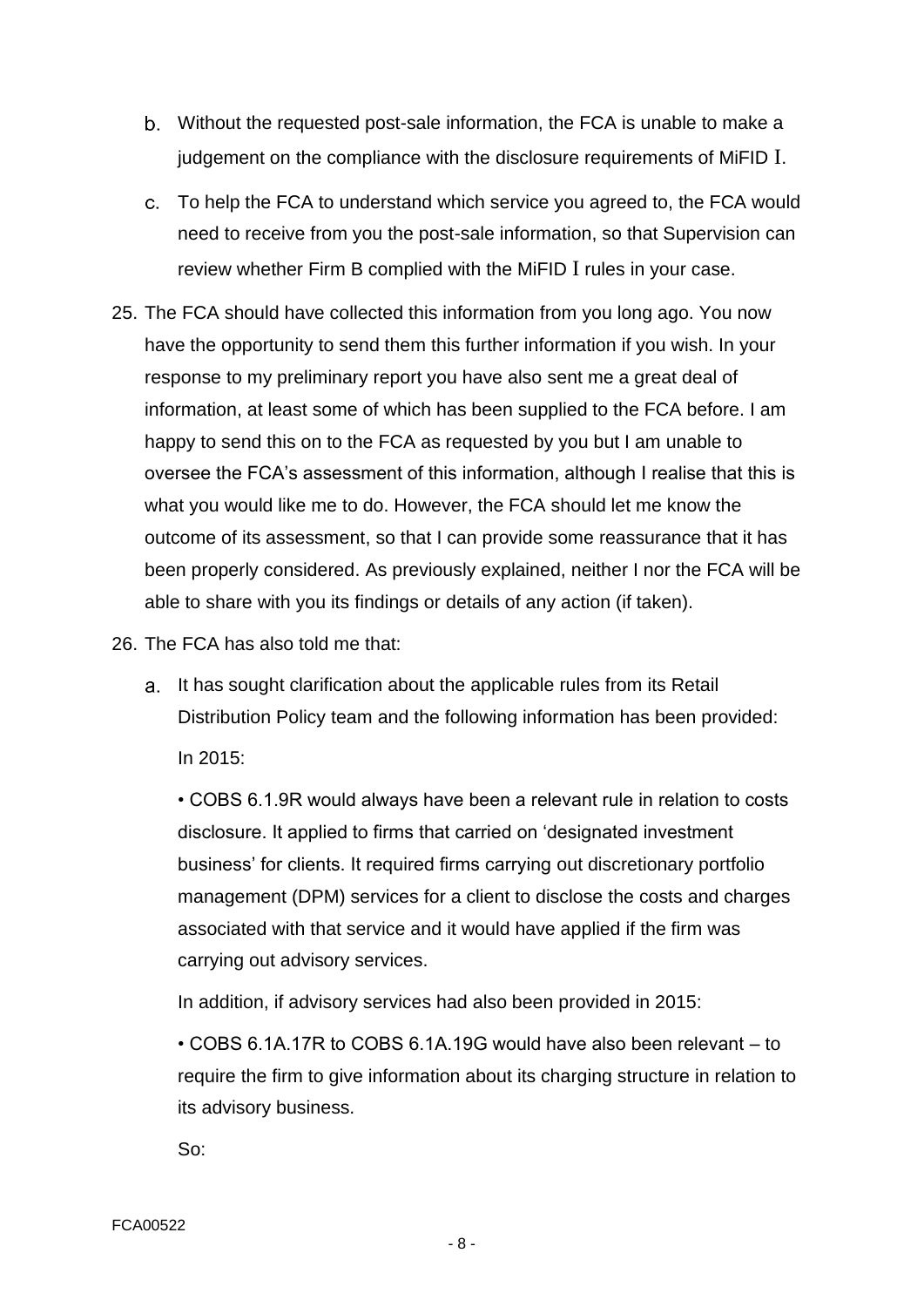• if the firm in question was providing DPM services, it was right to say that COBS 6.1.9R was relevant - and that the rule required costs disclosure.

• if the firm was carrying on advisory services, it was right to say that COBS 6.1.9R was relevant to require costs disclosure. It was also right to say that COBS 6.1A.17R to COBS 6.1A.19G was also relevant - to require disclosure of the charging structure.

- The concerns you raised were when MiFID I rules applied; they should no longer arise because the MiFID II rules are clearer and more prescriptive.
- 27. You have also drawn my attention to the FCA's Thematic Review of *Wealth management firms and private banks Suitability of investment portfolios* published in 2015 [https://www.fca.org.uk/publication/thematic-reviews/tr15-](https://www.fca.org.uk/publication/thematic-reviews/tr15-12.pdf) [12.pdf.](https://www.fca.org.uk/publication/thematic-reviews/tr15-12.pdf) I asked the FCA to tell me how this was considered in relation to its supervision of Firm B at the time and subsequently, including following the further information you supplied at its request in 2019.
- 28. The FCA has now provided me with further information about this; however, until it has analysed the additional material it has requested from you and provided me with an update on its supervision of Firm B, I am unable to say whether I am satisfied with this.

## *Part Two*

- 29. Regarding Part Two of your second complaint, that you had been treated differently because you are French, the decision letter of 15 January 2020 set out the Complaints Team's view of an apparent misunderstanding that had arisen during the first investigator's consideration of your complaint. However, from my reading of the file, this was not what your complaint was about and you had already resolved this issue directly with the first investigator.
- 30. Of much greater concern to me is that the decision letter went on to say that nationality *is not a protected characteristic under the Equality Act 2010 and it follows that you cannot be discriminated against on this basis*. Under the Complaints Scheme, it is not for me to interpret the law or to make a finding of discrimination; however, what you were told here is clearly wrong. Section 9 of the Equality Act 2010 includes nationality within the protected characteristic of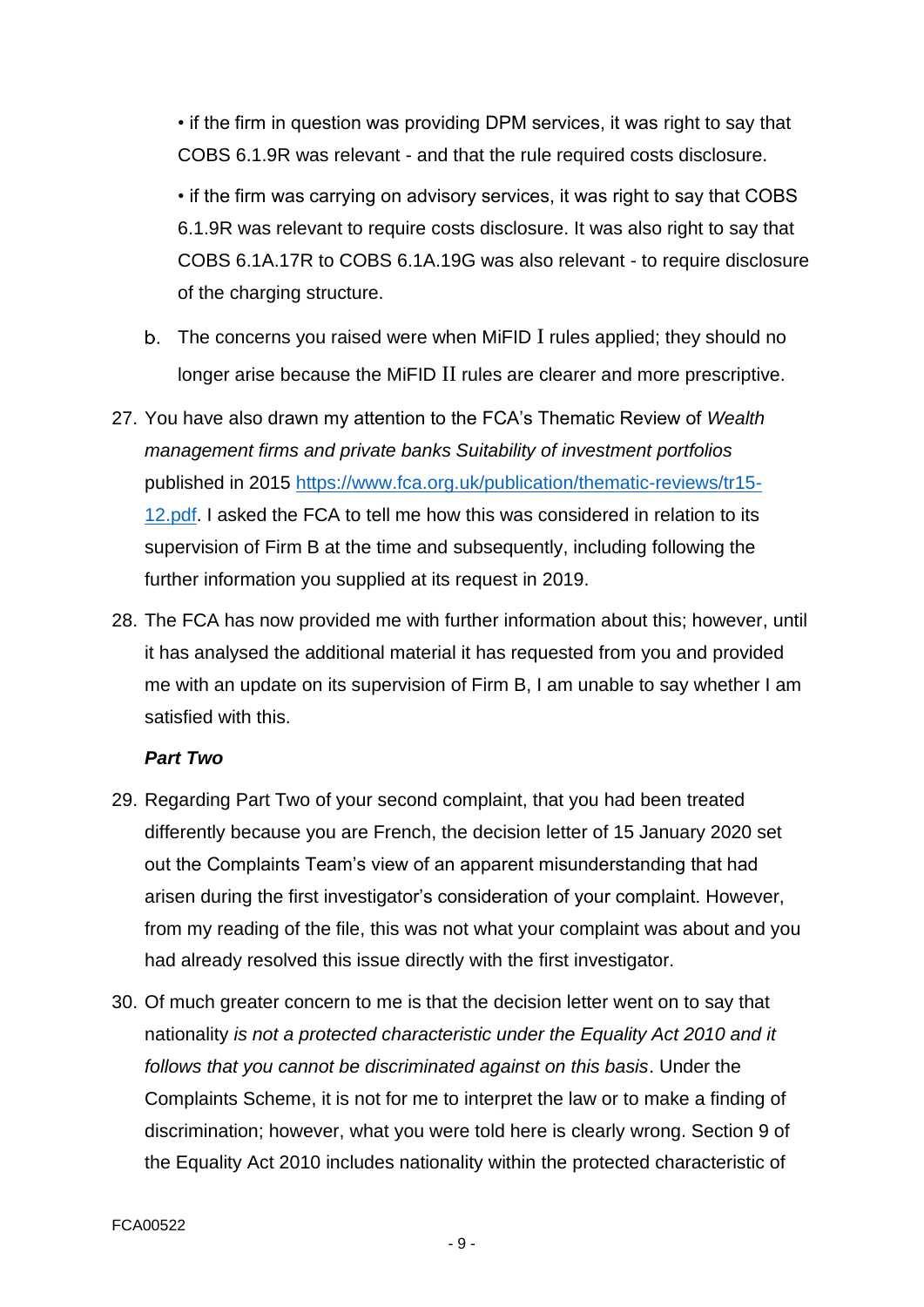race - <http://www.legislation.gov.uk/ukpga/2010/15/section/9> - and guidance from the Equality and Human Rights Commission states: *race…refers to a group of people defined by their race, colour, and nationality (including citizenship) ethnic or national origins… In the Equality Act, race can mean your colour, or your nationality (including your citizenship). It can also mean your ethnic or national origins, which may not be the same as your current nationality*. <https://www.equalityhumanrights.com/en/equality-act/protected-characteristics> Discrimination on the basis of nationality has been unlawful in the United Kingdom for more than forty years.

- 31. The decision letter went on to say that *Instead, I have considered whether you were treated fairly by the FCA on the basis that you are French*. In my view this was in fact the correct test for the Complaints Team to apply as, like me, it cannot make findings of law under the Scheme. I have seen no evidence that you were treated unfairly because of your nationality, although it is possible that some misunderstandings arose because of language difficulties. I note that some of the later correspondence with you was conducted in both English and French.
- 32. As a result, I do not consider that the FCA's error in saying nationality is not a protected characteristic under the Equality Act 2010 has had an effect on the outcome of your complaint, Nevertheless, it was a significant and worrying mistake and the Complaints Team has now confirmed that it will take steps to ensure that its staff are correctly trained on the Equality Act 2010 and its application to their work.
- 33. In my view you were also making a wider point, beyond the personal, that the FCA does not care about non-domiciled investors, and in particular European Union investors wherever they live, in relation to its consumer protection objective. The Complaints Team did not address this issue or provide you with any information about what, if any, specific steps it has taken to protect these investors. I therefore asked the FCA to tell me what, if any, specific steps it has taken to protect non-domiciled and European Union investors wherever they live, in relation to its consumer protection objective. It says: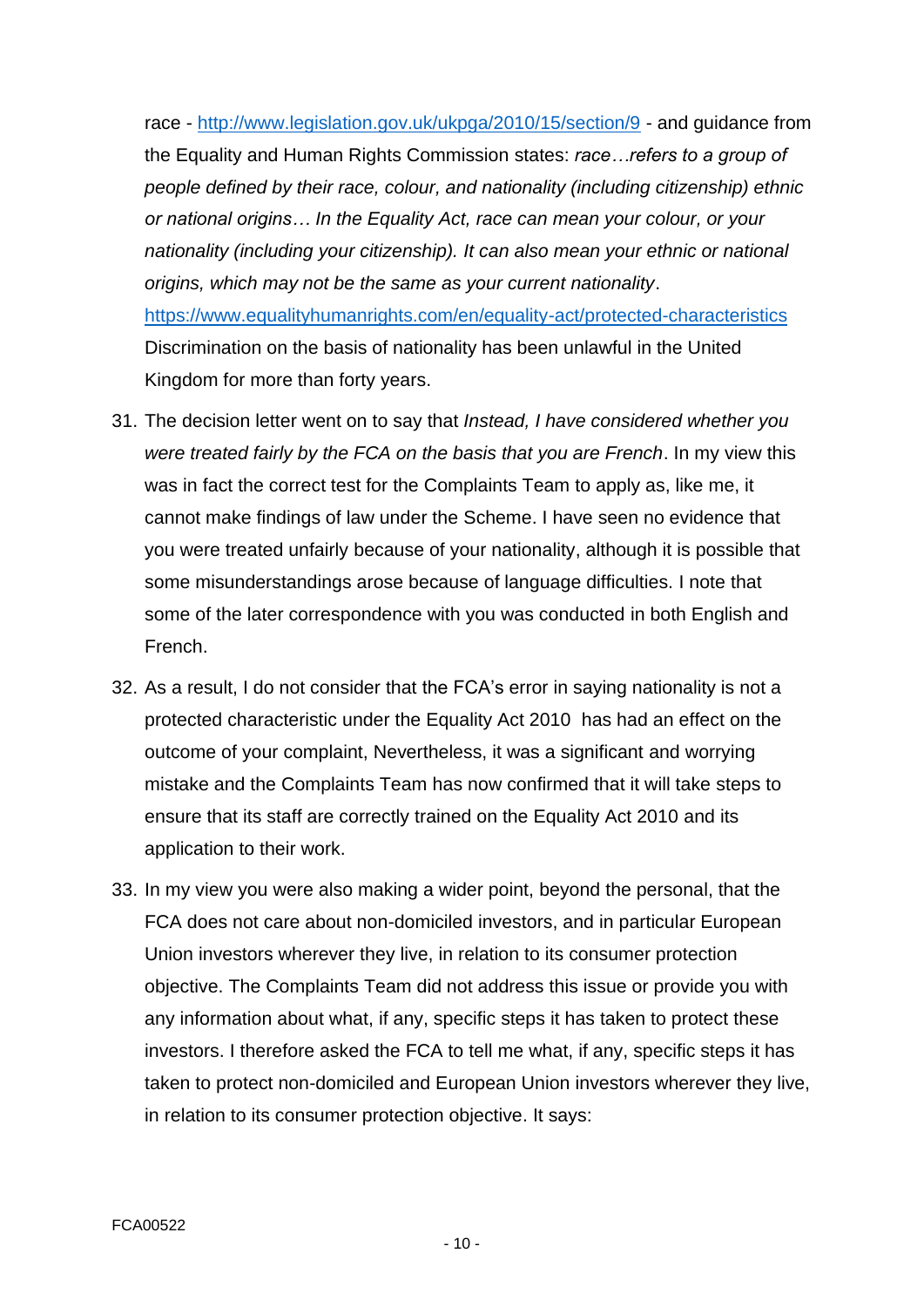- *We do not generally differentiate between the treatment of non-domiciled,*  a. *EU or other customers. The MiFID frameworks and rules are intended to apply consistently to all EU MiFID investors in all EU Member States.*
- *Everything we do (all rules, rule changes, consultations, feedbacks etc.) must be assessed for equality and diversity considerations. This would ensure that non-domiciled and European Union investors are treated the same as UK investors.*
- *We would expect UK firms to treat all customers fairly…. This would include such elements as costs, charges and disclosures.*
- *However, where firms in the UK are providing certain types of services to customers, such as financial advice or discretionary services, we would expect firms to establish and take account of the needs and circumstances of each customer in providing suitable advice and recommendations, and relevant ongoing services.*
- *For customers who are non-domiciled residents in the UK for tax purposes, this factor should be considered in advice being provided, products being recommended, and information provided to the customers. In addition, not all non-domiciled residents have the same tax requirements.*
- f. *For customers who are EU nationals and not permanently resident in the UK, this may also be relevant in the provision of some services and products (for example, longer term investments or pensions).*
- *Where the delivery of our consumer protection objective, generally or in particular cases, requires cooperation between UK and non-UK regulatory authorities, the necessary frameworks, agreements and contacts are in place.*
- 34. From the evidence I have seen, I am satisfied that the delays and errors you experienced in the handling of your complaint by the FCA were not due to your nationality.

## *My decision*

35. My overall view is that the FCA's approach has unnecessarily complicated your complaint, which was essentially straightforward. From your first contact with the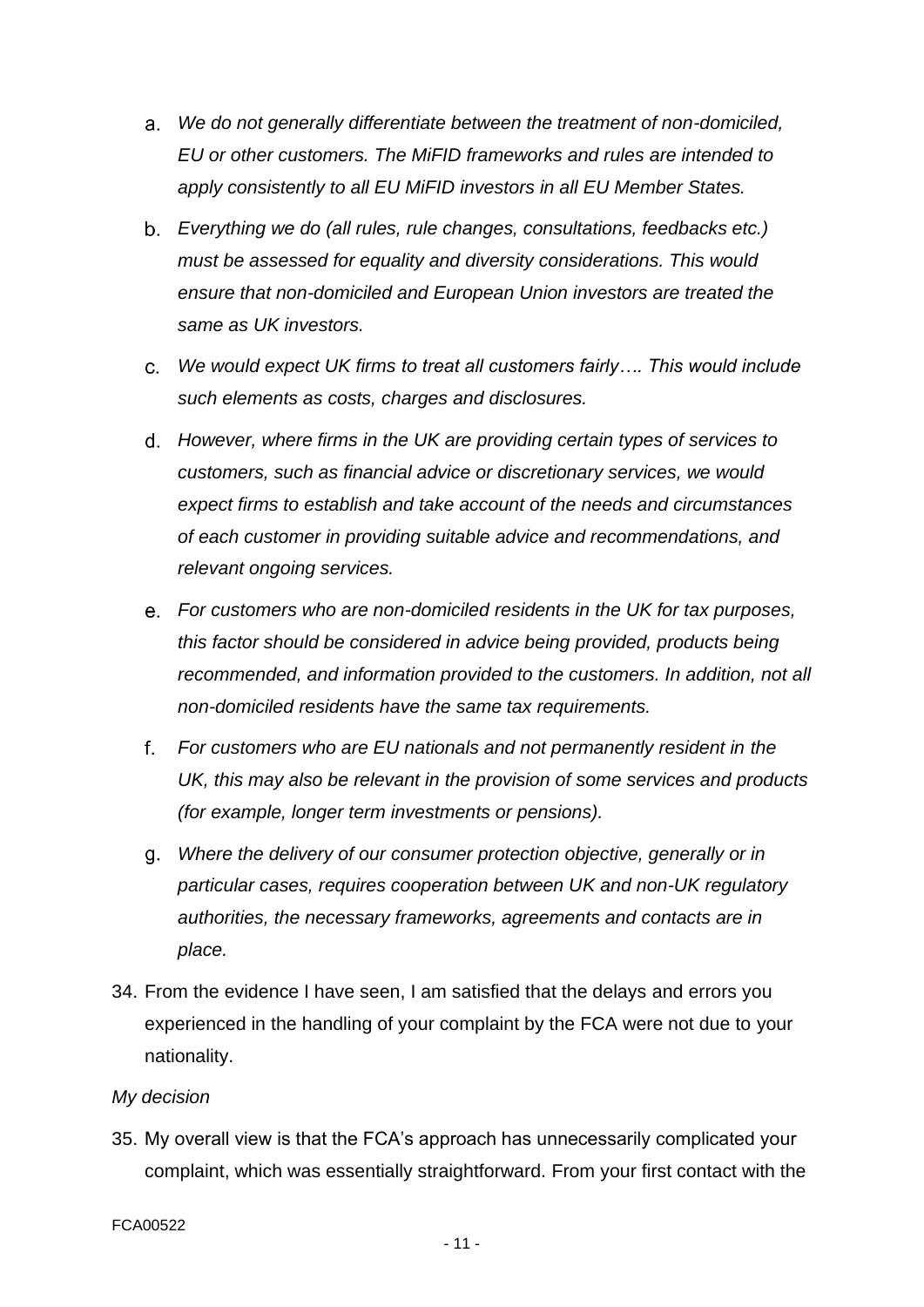Supervision Hub, your interactions with the FCA have been unsatisfactory. This has caused long delay and confusion.

- 36. I have concluded that it was unhelpful for the FCA to wait until its decision letter of 24 May 2019 to request further information from you. This helped to create your expectation that you would receive a response from the Complaints Team regarding that information, even though this was not the FCA's intention. I am pleased to note that in response to my preliminary report, the FCA has accepted that it would have been better to request information from you sooner.
- 37. I have also concluded that the FCA's second consideration of your complaint was inadequate in the following ways:
	- a. No summary of your complaint was provided despite this having been promised in the Complaints Team's acknowledgement letter. This is not the first time I have seen this in recent cases. A complaint summary is provided so that complainants can check that the FCA has correctly identified their complaint and can comment on this. It is unfair to complainants to omit this step as it means that they do not know what the FCA is investigating until they receive their final decision letter.
	- The decision letter of 15 January 2020 contained a significant error in relation to the protected characteristics set out in the Equality Act 2010.
	- Some aspects of your complaint were not commented on or addressed.
- 38. I have therefore **partly upheld** your complaint on the basis that, although the core decisions made by the FCA were correct, the FCA's handling of your complaint – both by the Supervision Hub and by the Complaints Team – was poor and badly delayed.

## 39. I **recommend** that:

- The FCA ensures that:
	- i. its Supervision Hub has clear reporting lines to pass on supervisory issues and information in all cases and
	- ii. takes steps to ensure complaints cases are not delayed because Complaints Team staff are unable to obtain clarity about who is the responsible internal team (Paragraph 17).